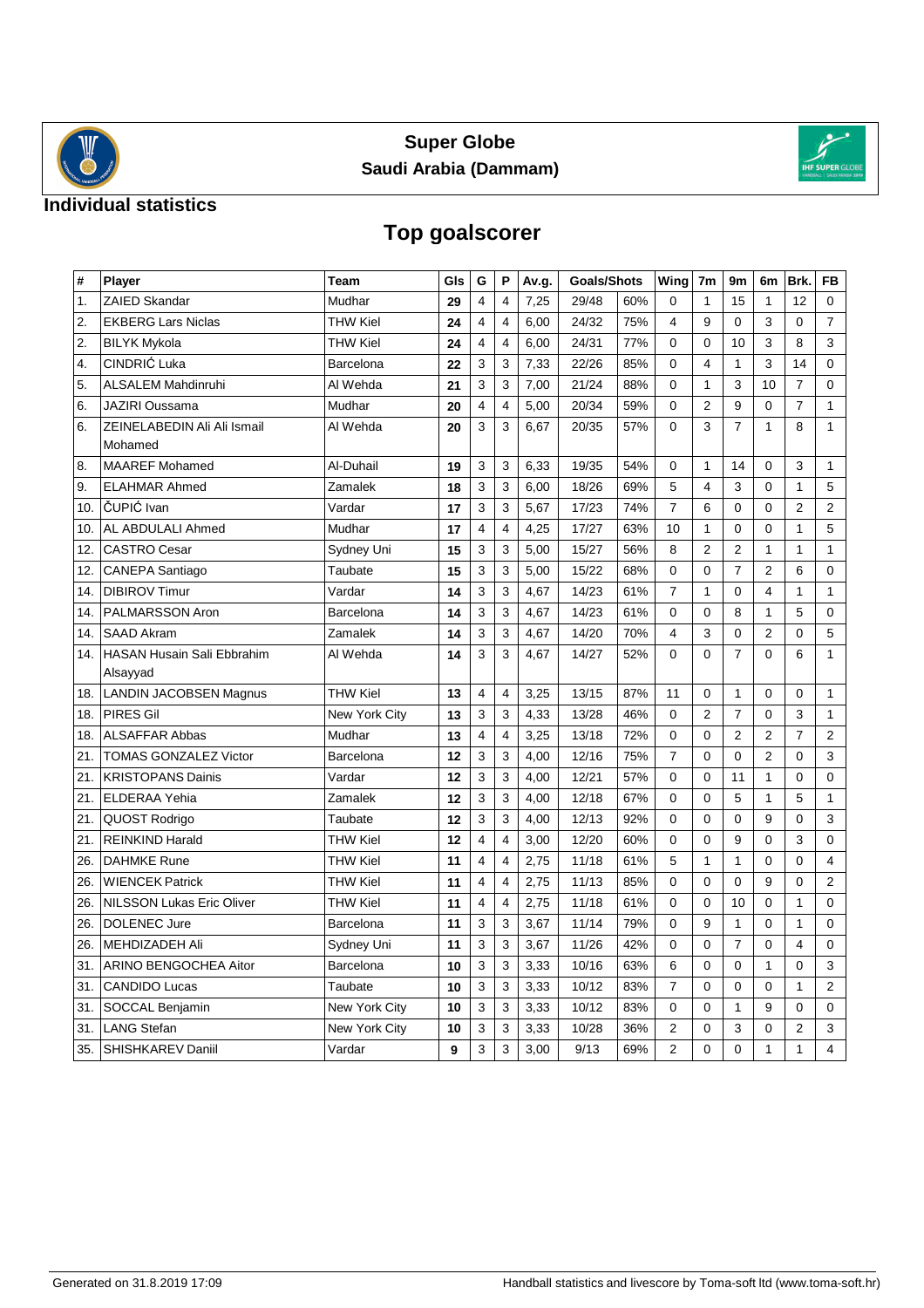



#### **Individual statistics**

# **Best shooting percentage**

(Minimum shot attempts: 8)

| #   | Player                        | Team            | G | P                       | <b>Goals/Shots</b> |       |
|-----|-------------------------------|-----------------|---|-------------------------|--------------------|-------|
| 1.  | QUOST Rodrigo                 | Taubate         | 3 | 3                       | 12/13              | 92,3% |
| 2.  | <b>ATMAN Pavel</b>            | Vardar          | 3 | 3                       | 9/10               | 90,0% |
| 3.  | <b>ALSALEM Mahdinruhi</b>     | Al Wehda        | 3 | 3                       | 21/24              | 87,5% |
| 3.  | SILVA Leandro                 | Taubate         | 3 | 3                       | 7/8                | 87,5% |
| 5.  | <b>LANDIN JACOBSEN Magnus</b> | <b>THW Kiel</b> | 4 | $\overline{\mathbf{4}}$ | 13/15              | 86,7% |
| 6.  | CINDRIĆ Luka                  | Barcelona       | 3 | 3                       | 22/26              | 84,6% |
| 6.  | <b>WIENCEK Patrick</b>        | <b>THW Kiel</b> | 4 | $\overline{\mathbf{4}}$ | 11/13              | 84,6% |
| 8.  | <b>CANDIDO Lucas</b>          | Taubate         | 3 | 3                       | 10/12              | 83,3% |
| 8.  | SOCCAL Benjamin               | New York City   | 3 | 3                       | 10/12              | 83,3% |
| 10. | <b>AWADALLA Mostafa</b>       | Zamalek         | 3 | 3                       | 8/10               | 80,0% |
| 11. | <b>DOLENEC Jure</b>           | Barcelona       | 3 | 3                       | 11/14              | 78,6% |
| 12. | SIKOSEK PELKO Domen           | Vardar          | 3 | 3                       | 7/9                | 77,8% |
| 13. | <b>BILYK Mykola</b>           | <b>THW Kiel</b> | 4 | 4                       | 24/31              | 77,4% |
| 14. | <b>EKBERG Lars Niclas</b>     | <b>THW Kiel</b> | 4 | 4                       | 24/32              | 75,0% |
| 14. | <b>TOMAS GONZALEZ Victor</b>  | Barcelona       | 3 | 3                       | 12/16              | 75,0% |
| 14. | <b>SOARES Andre</b>           | Taubate         | 3 | 3                       | 9/12               | 75,0% |
| 14. | <b>RAHMEL Ole</b>             | <b>THW Kiel</b> | 4 | 2                       | 6/8                | 75,0% |
| 14. | <b>KHALED Alaya</b>           | Al-Duhail       | 3 | 3                       | 6/8                | 75,0% |
| 14. | <b>CHAIEB Firas</b>           | Al-Duhail       | 3 | 3                       | 6/8                | 75,0% |
| 14. | <b>TEIXEIRA Vinicius</b>      | Taubate         | 3 | 3                       | 6/8                | 75,0% |
| 21. | ČUPIĆ Ivan                    | Vardar          | 3 | 3                       | 17/23              | 73,9% |
| 22. | <b>AYED Hamdi</b>             | Al-Duhail       | 3 | 3                       | 8/11               | 72,7% |
| 22. | <b>ABDELRAHIM Karim</b>       | Zamalek         | 3 | 3                       | 8/11               | 72,7% |
| 22. | <b>KHALIL Mostafa</b>         | Zamalek         | 3 | 3                       | 8/11               | 72,7% |
| 22. | <b>ALHULAILI Abdullah</b>     | Mudhar          | 4 | 3                       | 8/11               | 72,7% |
| 26. | <b>ALSAFFAR Abbas</b>         | Mudhar          | 4 | 4                       | 13/18              | 72,2% |
| 27. | <b>SAAD Akram</b>             | Zamalek         | 3 | 3                       | 14/20              | 70,0% |
| 27. | PASCUAL GARCIA Alex           | Barcelona       | 3 | 3                       | 7/10               | 70,0% |
| 27. | <b>ABU ALRAHI Muneer</b>      | Mudhar          | 4 | 4                       | 7/10               | 70,0% |
| 30. | <b>ELAHMAR Ahmed</b>          | Zamalek         | 3 | 3                       | 18/26              | 69,2% |
| 30. | SHISHKAREV Daniil             | Vardar          | 3 | 3                       | 9/13               | 69,2% |
| 32. | CANEPA Santiago               | Taubate         | 3 | 3                       | 15/22              | 68,2% |
| 33. | <b>ELDERAA Yehia</b>          | Zamalek         | 3 | 3                       | 12/18              | 66,7% |
| 33. | <b>BERRACHED Allaedine</b>    | Al-Duhail       | 3 | 3                       | 8/12               | 66,7% |
| 33. | WEINHOLD Steffen Kristian     | <b>THW Kiel</b> | 4 | $\overline{\mathbf{4}}$ | 8/12               | 66,7% |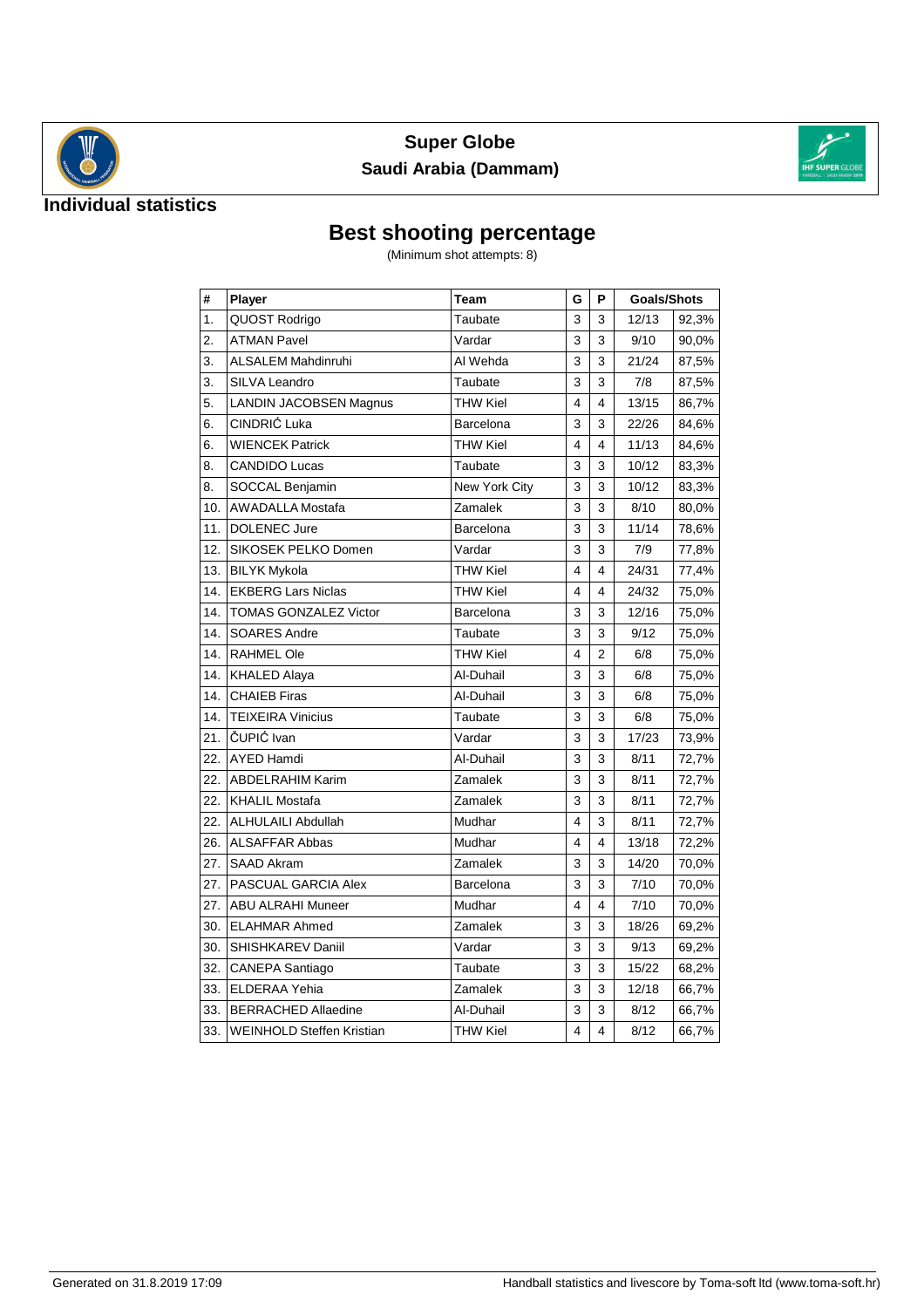



#### **Individual statistics**

## **Best shooting percentage by position**

|    | Wing                       |           |   |   |                    |       |  |  |  |  |  |
|----|----------------------------|-----------|---|---|--------------------|-------|--|--|--|--|--|
|    | (Minimum shot attempts: 4) |           |   |   |                    |       |  |  |  |  |  |
| #  | Player                     | Team      | G | P | <b>Goals/Shots</b> |       |  |  |  |  |  |
| 1. | <b>LANDIN JACOBSEN</b>     | THW Kiel  | 4 | 4 | 11/13              | 84,6% |  |  |  |  |  |
|    | Magnus                     |           |   |   |                    |       |  |  |  |  |  |
| 2. | <b>ELAHMAR Ahmed</b>       | Zamalek   | 3 | 3 | 5/6                | 83,3% |  |  |  |  |  |
| 3. | <b>ABU ALRAHI Muneer</b>   | Mudhar    | 4 | 4 | 4/5                | 80,0% |  |  |  |  |  |
| 3. | SAAD Akram                 | Zamalek   | 3 | 3 | 4/5                | 80,0% |  |  |  |  |  |
| 3. | ELNAKKADY Ahmed            | Zamalek   | 3 | 3 | 4/5                | 80,0% |  |  |  |  |  |
| 6. | ČUPIĆ Ivan                 | Vardar    | 3 | 3 | 7/9                | 77,8% |  |  |  |  |  |
| 6. | <b>CANDIDO Lucas</b>       | Taubate   | 3 | 3 | 7/9                | 77,8% |  |  |  |  |  |
| 8. | <b>MADADI Ahmad</b>        | Al-Duhail | 3 | 2 | 3/4                | 75,0% |  |  |  |  |  |
| 9. | PASCUAL GARCIA             | Barcelona | 3 | 3 | 5/7                | 71,4% |  |  |  |  |  |
|    | Alex                       |           |   |   |                    |       |  |  |  |  |  |
| 9. | <b>ABDELRAHIM Karim</b>    | Zamalek   | 3 | 3 | 5/7                | 71,4% |  |  |  |  |  |

|    | (Minimum shot attempts: 4)             |            |   |   |                    |        |  |  |  |  |
|----|----------------------------------------|------------|---|---|--------------------|--------|--|--|--|--|
| #  | Player                                 | Team       | G | P | <b>Goals/Shots</b> |        |  |  |  |  |
| 1. | CINDRIĆ Luka                           | Barcelona  | 3 | 3 | 4/4                | 100,0% |  |  |  |  |
| 2. | <b>DOLENEC Jure</b>                    | Barcelona  | 3 | 3 | 9/10               | 90,0%  |  |  |  |  |
| 3. | SOARES Andre                           | Taubate    | 3 | 3 | 4/5                | 80,0%  |  |  |  |  |
| 3. | <b>ELAHMAR Ahmed</b>                   | Zamalek    | 3 | 3 | 4/5                | 80,0%  |  |  |  |  |
| 5. | ČUPIĆ Ivan                             | Vardar     | 3 | 3 | 6/8                | 75,0%  |  |  |  |  |
| 6. | <b>EKBERG Lars Niclas</b>              | THW Kiel   | 4 | 4 | 9/13               | 69,2%  |  |  |  |  |
| 7. | ZEINELABEDIN Ali Ali<br>Ismail Mohamed | AI Wehda   | 3 | 3 | 3/5                | 60,0%  |  |  |  |  |
| 8. | SAAD Akram                             | Zamalek    | 3 | 3 | 3/6                | 50,0%  |  |  |  |  |
| 8. | <b>CASTRO Cesar</b>                    | Sydney Uni | 3 | 3 | 2/4                | 50,0%  |  |  |  |  |
| 8. | JAZIRI Oussama                         | Mudhar     | 4 | 4 | 2/4                | 50,0%  |  |  |  |  |

**7m**

#### **9m**

(Minimum shot attempts: 4)

| #               | Player                              | Team            | G | Ρ | <b>Goals/Shots</b> |        |
|-----------------|-------------------------------------|-----------------|---|---|--------------------|--------|
| 1.              | SILVA Leandro                       | Taubate         | 3 | 3 | 5/5                | 100,0% |
| 2.              | <b>ATMAN Pavel</b>                  | Vardar          | 3 | 3 | 4/5                | 80,0%  |
| 3.              | <b>WEINHOLD Steffen</b><br>Kristian | <b>THW Kiel</b> | 4 | 4 | 6/8                | 75,0%  |
| 3.              | <b>HAFEZ Ahmed</b>                  | Zamalek         | 3 | 3 | 3/4                | 75,0%  |
| 5.              | CANEPA Santiago                     | Taubate         | 3 | 3 | 7/11               | 63,6%  |
| 6.              | <b>BILYK Mykola</b>                 | THW Kiel        | 4 | 4 | 10/16              | 62,5%  |
| 7.              | <b>ALSALEM Mahdinruhi</b>           | Al Wehda        | 3 | 3 | 3/5                | 60,0%  |
| 7.              | <b>ZARABEC Miha</b>                 | THW Kiel        | 4 | 4 | 3/5                | 60,0%  |
| 9.              | <b>NILSSON Lukas Eric</b><br>Oliver | <b>THW Kiel</b> | 4 | 4 | 10/17              | 58,8%  |
| 10 <sub>1</sub> | <b>KRISTOPANS Dainis</b>            | Vardar          | 3 | 3 | 11/19              | 57,9%  |

#### **Breakthrough** (Minimum shot attempts: 3)

| $\overline{\boldsymbol{t}}$ | Player                     | Team            | G | Р | <b>Goals/Shots</b> |        |
|-----------------------------|----------------------------|-----------------|---|---|--------------------|--------|
| l 1.                        | <b>BILYK Mykola</b>        | <b>THW Kiel</b> | 4 | 4 | 8/8                | 100,0% |
| l 1.                        | <b>ALSALEM Mahdinruhi</b>  | Al Wehda        | 3 | 3 | 7/7                | 100,0% |
| 1.                          | <b>HAM Niels</b>           | Sydney Uni      | 3 | 3 | 5/5                | 100,0% |
| l 1.                        | <b>ELDERAA Yehia</b>       | Zamalek         | 3 | 3 | 5/5                | 100,0% |
| l1.                         | <b>DISSINGER Christian</b> | Vardar          | 3 | 3 | 4/4                | 100,0% |
| l1.                         | MEHDIZADEH Ali             | Sydney Uni      | 3 | 3 | 4/4                | 100,0% |
| $\overline{1}$ .            | <b>REINKIND Harald</b>     | THW Kiel        | 4 | 4 | 3/3                | 100,0% |
| l 1.                        | <b>KHALIL Mostafa</b>      | Zamalek         | 3 | 3 | 3/3                | 100,0% |

#### **6m** (Minimum shot attempts: 4)

| #                | Player                 | Team          | G | P | <b>Goals/Shots</b> |        |  |  |  |  |  |
|------------------|------------------------|---------------|---|---|--------------------|--------|--|--|--|--|--|
| 1.               | <b>NOEBEL Matthias</b> | Sydney Uni    | 3 | 3 | 6/6                | 100,0% |  |  |  |  |  |
| 1.               | <b>DIBIROV Timur</b>   | Vardar        | 3 | 3 | 4/4                | 100,0% |  |  |  |  |  |
| 3.               | ALSALEM Mahdinruhi     | Al Wehda      | 3 | 3 | 10/11              | 90,9%  |  |  |  |  |  |
| 4.               | <b>WIENCEK Patrick</b> | THW Kiel      | 4 | 4 | 9/10               | 90,0%  |  |  |  |  |  |
| 4.               | QUOST Rodrigo          | Taubate       | 3 | 3 | 9/10               | 90,0%  |  |  |  |  |  |
| 6.               | PRIETO MARTOS          | New York City | 3 | 3 | 5/6                | 83,3%  |  |  |  |  |  |
|                  | Carlos                 |               |   |   |                    |        |  |  |  |  |  |
| $\overline{7}$ . | SOCCAL Benjamin        | New York City | 3 | 3 | 9/11               | 81,8%  |  |  |  |  |  |
| 8.               | SORHAINDO Cedric       | Barcelona     | 3 | 3 | 4/5                | 80,0%  |  |  |  |  |  |
| 8.               | <b>CHAIEB Firas</b>    | Al-Duhail     | 3 | 3 | 4/5                | 80,0%  |  |  |  |  |  |
| 10 <sub>1</sub>  | SIKOSEK PELKO          | Vardar        | 3 | 3 | 6/8                | 75.0%  |  |  |  |  |  |
|                  | Domen                  |               |   |   |                    |        |  |  |  |  |  |

#### **Fastbreak**

|    | (Minimum shot attempts: 3) |                 |   |   |             |        |  |  |  |  |  |
|----|----------------------------|-----------------|---|---|-------------|--------|--|--|--|--|--|
| #  | Player                     | Team            | G | P | Goals/Shots |        |  |  |  |  |  |
| 1. | <b>EKBERG Lars Niclas</b>  | <b>THW Kiel</b> | 4 | 4 | 7/7         | 100,0% |  |  |  |  |  |
| 1. | <b>ALHULAILI Abdullah</b>  | Mudhar          | 4 | 3 | 4/4         | 100,0% |  |  |  |  |  |
| 1. | <b>LANG Stefan</b>         | New York City   | 3 | 3 | 3/3         | 100,0% |  |  |  |  |  |
| 1. | <b>RAHMEL Ole</b>          | <b>THW Kiel</b> | 4 | 2 | 3/3         | 100,0% |  |  |  |  |  |
| 1. | QUOST Rodrigo              | Taubate         | 3 | 3 | 3/3         | 100,0% |  |  |  |  |  |
| 1. | <b>BORGES Guilherme</b>    | Taubate         | 3 | 2 | 3/3         | 100.0% |  |  |  |  |  |
| 1. | ARINO BENGOCHEA            | Barcelona       | 3 | 3 | 3/3         | 100.0% |  |  |  |  |  |
|    | Aitor                      |                 |   |   |             |        |  |  |  |  |  |
| 8. | <b>SAAD Akram</b>          | Zamalek         | 3 | 3 | 5/6         | 83,3%  |  |  |  |  |  |

| Generated on 31.8.2019 17:09 |  |  |  |
|------------------------------|--|--|--|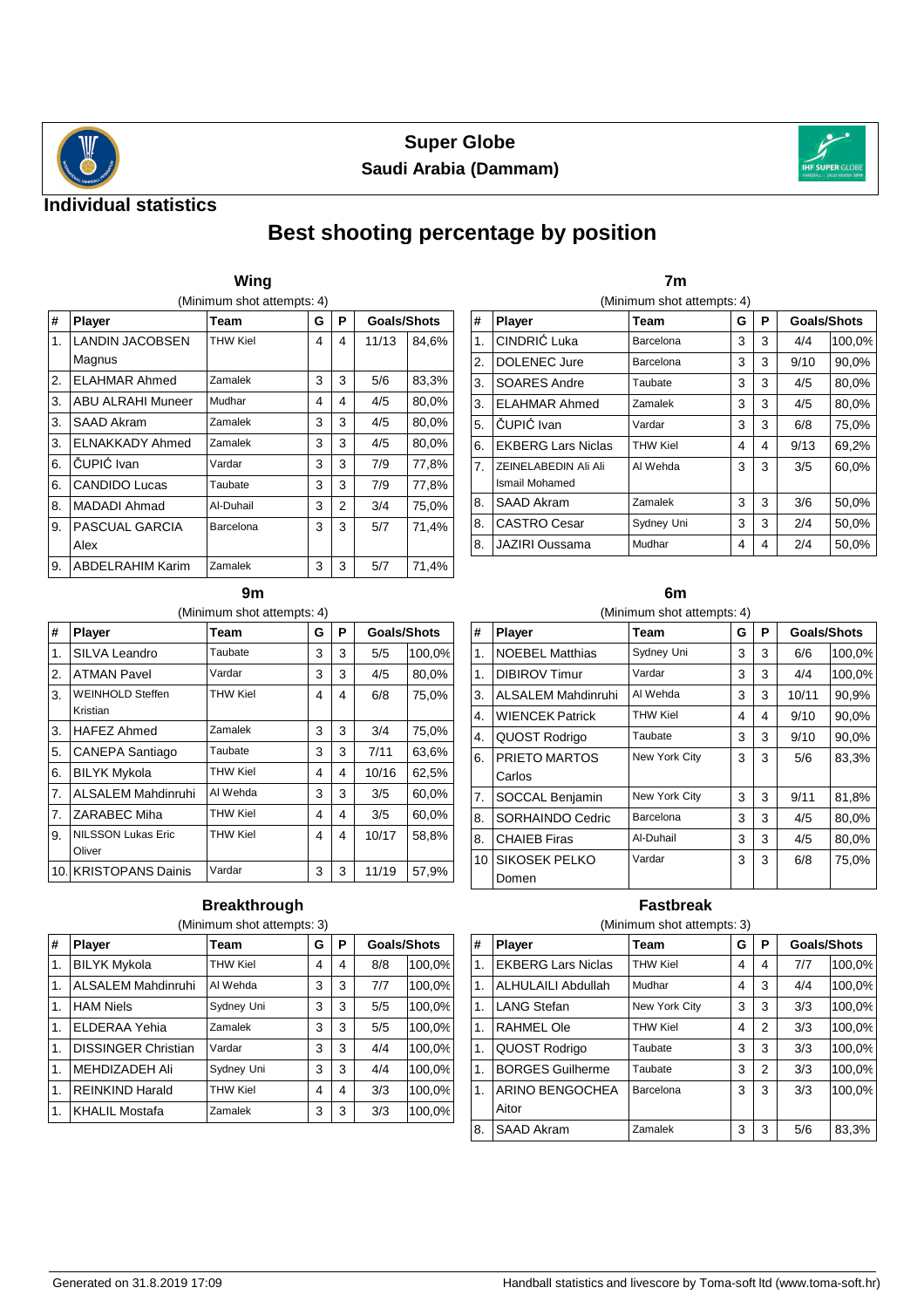



### **Individual statistics**

# **Offensive statistics**

| Assists         |                                               |                 |   |   |       |      |  |  |  |  |
|-----------------|-----------------------------------------------|-----------------|---|---|-------|------|--|--|--|--|
| #               | Player                                        | Team            | G | P | Total | Avg. |  |  |  |  |
| 1.              | <b>BILYK Mykola</b>                           | <b>THW Kiel</b> | 4 | 4 | 11    | 2,75 |  |  |  |  |
| 2.              | <b>ELDERAA Yehia</b>                          | Zamalek         | 3 | 3 | 10    | 3,33 |  |  |  |  |
| 3.              | <b>WEINHOLD Steffen Kristian</b>              | <b>THW Kiel</b> | 4 | 4 | 8     | 2,00 |  |  |  |  |
| 3.              | <b>AWADALLA Mostafa</b>                       | Zamalek         | 3 | 3 | 8     | 2,67 |  |  |  |  |
| 3.              | <b>HASAN Husain Sali Ebbrahim</b><br>Alsayyad | Al Wehda        | 3 | 3 | 8     | 2,67 |  |  |  |  |
| 6.              | <b>KRISTOPANS Dainis</b>                      | Vardar          | 3 | 3 | 7     | 2,33 |  |  |  |  |
| 7.              | SANTOS Thiago                                 | Taubate         | 3 | 3 | 6     | 2,00 |  |  |  |  |
| 7.              | <b>ALSAFFAR Abbas</b>                         | Mudhar          | 4 | 4 | 6     | 1,50 |  |  |  |  |
| 7.              | ZEINELABEDIN Ali Ali Ismail<br>Mohamed        | Al Wehda        | 3 | 3 | 6     | 2,00 |  |  |  |  |
|                 | 10 IPALMARSSON Aron                           | Barcelona       | 3 | 3 | 5     | 1,67 |  |  |  |  |
| 10.             | <b>ATMAN Pavel</b>                            | Vardar          | 3 | 3 | 5     | 1,67 |  |  |  |  |
| 10 <sub>1</sub> | NILSSON Lukas Eric Oliver                     | <b>THW Kiel</b> | 4 | 4 | 5     | 1,25 |  |  |  |  |
| 10.             | <b>ZARABEC Miha</b>                           | <b>THW Kiel</b> | 4 | 4 | 5     | 1,25 |  |  |  |  |
|                 | 10 IMUSTAFA Shkumbin                          | New York City   | 3 | 3 | 5     | 1,67 |  |  |  |  |
|                 | 10 ALABAS Mohammed                            | Mudhar          | 4 | 4 | 5     | 1,25 |  |  |  |  |
|                 | 16 ILANDIN JACOBSEN                           | <b>THW Kiel</b> | 4 | 4 | 4     | 1,00 |  |  |  |  |
|                 | Niklas                                        |                 |   |   |       |      |  |  |  |  |
|                 | 16. DUVNJAK Domagoj                           | <b>THW Kiel</b> | 4 | 3 | 4     | 1,00 |  |  |  |  |
|                 | 16. PIRES Gil                                 | New York City   | 3 | 3 | 4     | 1,33 |  |  |  |  |
| 16.             | DOLENEC Jure                                  | Barcelona       | 3 | 3 | 4     | 1,33 |  |  |  |  |
| 16.             | JAZIRI Oussama                                | Mudhar          | 4 | 4 | 4     | 1,00 |  |  |  |  |
| 16.             | <b>WALLIN</b> Isac                            | Sydney Uni      | 3 | 3 | 4     | 1,33 |  |  |  |  |
| 16.             | <b>SLAHDJI Abdelmalik</b>                     | Al-Duhail       | 3 | 2 | 4     | 1,33 |  |  |  |  |
| 16.             | CANEPA Santiago                               | Taubate         | 3 | 3 | 4     | 1,33 |  |  |  |  |
| 24.             | SILVA Leandro                                 | Taubate         | 3 | 3 | 3     | 1,00 |  |  |  |  |
| 24.             | <b>WIENCEK Patrick</b>                        | <b>THW Kiel</b> | 4 | 4 | 3     | 0,75 |  |  |  |  |
| 24.I            | <b>ELAHMAR Ahmed</b>                          | Zamalek         | 3 | 3 | 3     | 1,00 |  |  |  |  |
| 24.             | <b>SKUBE Stas</b>                             | Vardar          | 3 | 3 | 3     | 1,00 |  |  |  |  |
| 24.             | <b>ENTRERRIOS Raul</b>                        | Barcelona       | 3 | 3 | 3     | 1,00 |  |  |  |  |
| 24.             | <b>ZAIED Skandar</b>                          | Mudhar          | 4 | 4 | 3     | 0,75 |  |  |  |  |
|                 | 24. MAAREF Mohamed                            | Al-Duhail       | 3 | 3 | 3     | 1,00 |  |  |  |  |
| 24.             | HAMDOUN Shadi                                 | Al-Duhail       | 3 | 3 | 3     | 1,00 |  |  |  |  |
| 24.             | <b>REINKIND Harald</b>                        | <b>THW Kiel</b> | 4 | 4 | 3     | 0,75 |  |  |  |  |
| 24.             | <b>AIZEN Lucas</b>                            | Taubate         | 3 | 3 | 3     | 1,00 |  |  |  |  |
| 24.             | <b>HAFEZ Ahmed</b>                            | Zamalek         | 3 | 3 | 3     | 1,00 |  |  |  |  |
| 24.             | <b>HAMMED Aymen</b>                           | Al Wehda        | 3 | 2 | 3     | 1,00 |  |  |  |  |

| Technical faults |                                               |                      |   |                |       |      |  |  |  |  |
|------------------|-----------------------------------------------|----------------------|---|----------------|-------|------|--|--|--|--|
| #                | <b>Player</b>                                 | Team                 | G | Ρ              | Total | Avg. |  |  |  |  |
| 1.               | <b>PIRES Gil</b>                              | <b>New York City</b> | 3 | 3              | 14    | 4,67 |  |  |  |  |
| 2.               | <b>LANG Stefan</b>                            | New York City        | 3 | 3              | 13    | 4,33 |  |  |  |  |
| 3.               | <b>MUSTAFA Shkumbin</b>                       | New York City        | 3 | 3              | 10    | 3,33 |  |  |  |  |
| 4.               | <b>VIZES Patrik</b>                           | Sydney Uni           | 3 | 3              | 8     | 2,67 |  |  |  |  |
| 4.               | <b>KWIATKOWSKI Pawel</b>                      | Sydney Uni           | 3 | 3              | 8     | 2,67 |  |  |  |  |
| 4.               | ZEINELABEDIN Ali Ali Ismail<br>Mohamed        | Al Wehda             | 3 | 3              | 8     | 2,67 |  |  |  |  |
| 7.               | <b>MEHDIZADEH Ali</b>                         | Sydney Uni           | 3 | 3              | 7     | 2,33 |  |  |  |  |
| 7.               | <b>PEKELER Hendrik</b>                        | <b>THW Kiel</b>      | 4 | 4              | 7     | 1,75 |  |  |  |  |
| 7.               | <b>DIBIROV Timur</b>                          | Vardar               | 3 | 3              | 7     | 2,33 |  |  |  |  |
| 7.               | <b>WEINHOLD Steffen Kristian</b>              | <b>THW Kiel</b>      | 4 | 4              | 7     | 1,75 |  |  |  |  |
| 7.               | <b>AIZEN Lucas</b>                            | Taubate              | 3 | 3              | 7     | 2,33 |  |  |  |  |
| 12.              | ZAIED Skandar                                 | Mudhar               | 4 | 4              | 6     | 1,50 |  |  |  |  |
| 12.              | SILVA Leandro                                 | Taubate              | 3 | 3              | 6     | 2,00 |  |  |  |  |
| 12.              | CINDRIĆ Luka                                  | Barcelona            | 3 | 3              | 6     | 2,00 |  |  |  |  |
| 12.              | <b>DISSINGER Christian</b>                    | Vardar               | 3 | 3              | 6     | 2,00 |  |  |  |  |
| 12.              | <b>GUEHIS Amine</b>                           | Al-Duhail            | 3 | 3              | 6     | 2,00 |  |  |  |  |
| 12.              | SOCCAL Benjamin                               | <b>New York City</b> | 3 | 3              | 6     | 2,00 |  |  |  |  |
| 12.              | <b>KHALIL Mostafa</b>                         | Zamalek              | 3 | 3              | 6     | 2,00 |  |  |  |  |
| 12.              | <b>ABUSHAHEEN Shaheen</b>                     | Mudhar               | 4 | 4              | 6     | 1,50 |  |  |  |  |
| 12.              | <b>ALABAS Mohammed</b>                        | Mudhar               | 4 | 4              | 6     | 1,50 |  |  |  |  |
| 21.              | <b>ANDRADE Cleber</b>                         | Taubate              | 3 | 3              | 5     | 1,67 |  |  |  |  |
| 21.              | <b>SANTOS Thiago</b>                          | Taubate              | 3 | 3              | 5     | 1,67 |  |  |  |  |
| 21.              | <b>KRISTOPANS Dainis</b>                      | Vardar               | 3 | 3              | 5     | 1,67 |  |  |  |  |
| 21.              | <b>BRIFFE Benjamine Pierre</b>                | New York City        | 2 | $\overline{2}$ | 5     | 2,50 |  |  |  |  |
| 21.              | RADOVANOVIC Djordje                           | New York City        | 3 | 3              | 5     | 1,67 |  |  |  |  |
| 21.              | <b>HAFEZ Ahmed</b>                            | Zamalek              | 3 | 3              | 5     | 1,67 |  |  |  |  |
| 21.              | <b>ALSAFFAR Abbas</b>                         | Mudhar               | 4 | 4              | 5     | 1,25 |  |  |  |  |
| 21.              | <b>HASAN Husain Sali Ebbrahim</b><br>Alsayyad | Al Wehda             | 3 | 3              | 5     | 1,67 |  |  |  |  |
| 21.              | <b>HAMMED Aymen</b>                           | Al Wehda             | 3 | 2              | 5     | 1,67 |  |  |  |  |
| 30.              | <b>ELAHMAR Ahmed</b>                          | Zamalek              | 3 | 3              | 4     | 1,33 |  |  |  |  |
| 30.              | <b>ELDERAA Yehia</b>                          | Zamalek              | 3 | 3              | 4     | 1,33 |  |  |  |  |
| 30.              | <b>ATMAN Pavel</b>                            | Vardar               | 3 | 3              | 4     | 1,33 |  |  |  |  |
| 30.              | DUVNJAK Domagoj                               | <b>THW Kiel</b>      | 4 | 3              | 4     | 1,00 |  |  |  |  |
| 30.              | <b>SKUBE Stas</b>                             | Vardar               | 3 | 3              | 4     | 1,33 |  |  |  |  |
| 30.              | JAZIRI Oussama                                | Mudhar               | 4 | 4              | 4     | 1,00 |  |  |  |  |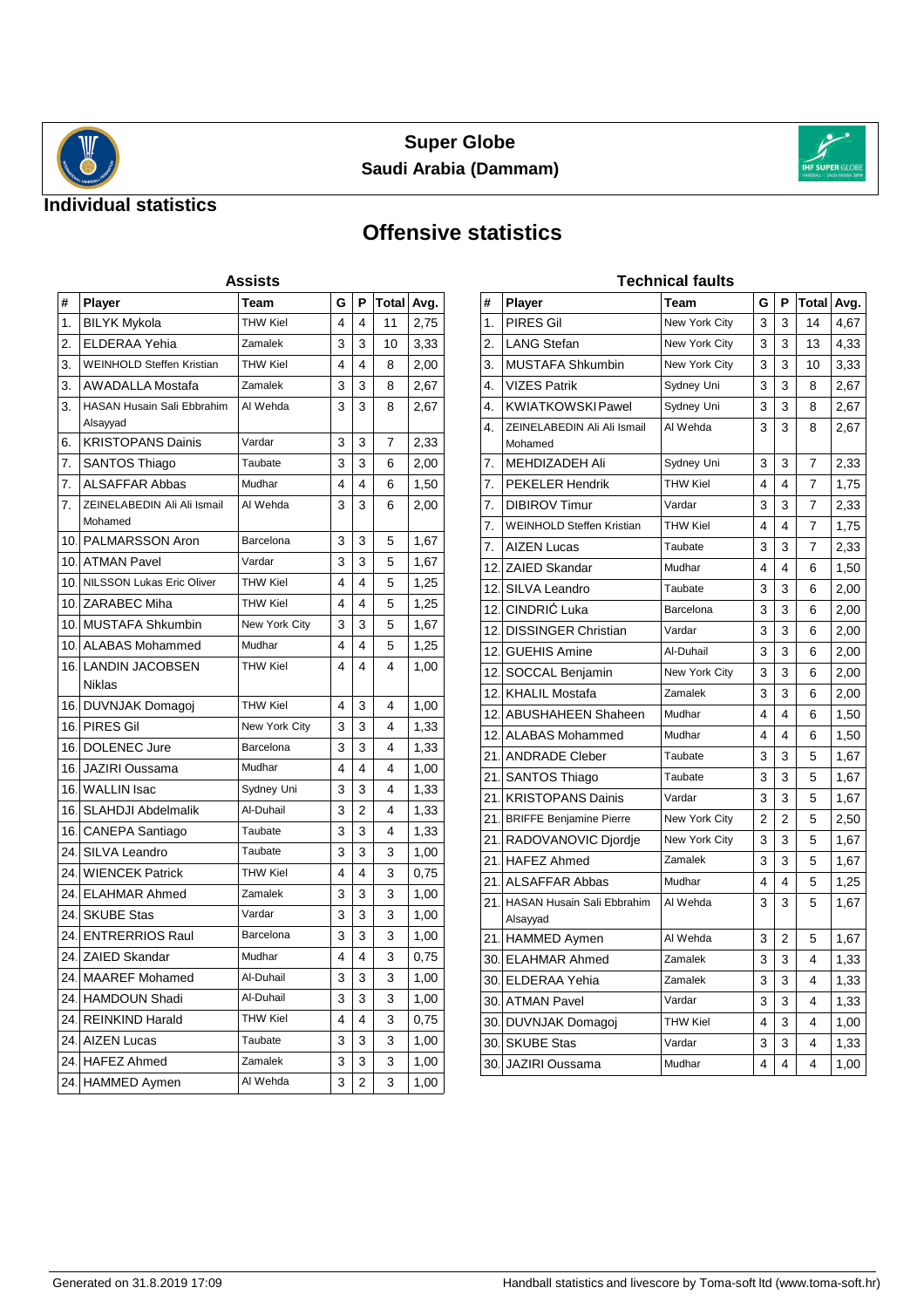



#### **Individual statistics**

# **Offensive statistics**

|                 | 2min. received (drawn)                 |                 |   |                |                |      |  |  |  |  |
|-----------------|----------------------------------------|-----------------|---|----------------|----------------|------|--|--|--|--|
| #               | <b>Player</b>                          | Team            | G | P              | Total          | Avg. |  |  |  |  |
| 1.              | <b>ALABAS Mohammed</b>                 | Mudhar          | 4 | 4              | 5              | 1.25 |  |  |  |  |
| 2.              | <b>JAZIRI Oussama</b>                  | Mudhar          | 4 | 4              | 4              | 1,00 |  |  |  |  |
| 2.              | <b>MEM Dika</b>                        | Barcelona       | 3 | 3              | 4              | 1,33 |  |  |  |  |
| 2.              | <b>WEINHOLD Steffen Kristian</b>       | <b>THW Kiel</b> | 4 | 4              | 4              | 1,00 |  |  |  |  |
| 5.              | <b>KWIATKOWSKI Pawel</b>               | Sydney Uni      | 3 | 3              | 3              | 1,00 |  |  |  |  |
| 5.              | <b>SKUBE Stas</b>                      | Vardar          | 3 | 3              | 3              | 1,00 |  |  |  |  |
| 5.              | <b>ZAIED Skandar</b>                   | Mudhar          | 4 | 4              | 3              | 0,75 |  |  |  |  |
| 5.              | <b>NAWAR Wisam</b>                     | Zamalek         | 3 | 3              | 3              | 1,00 |  |  |  |  |
| 5.              | <b>ALSALEM Mahdinruhi</b>              | Al Wehda        | 3 | 3              | 3              | 1,00 |  |  |  |  |
| 10 <sub>1</sub> | ČUPIĆ Ivan                             | Vardar          | 3 | 3              | 2              | 0,67 |  |  |  |  |
| 10 <sub>1</sub> | <b>FABREGAS Ludovic</b>                | Barcelona       | 3 | 3              | 2              | 0,67 |  |  |  |  |
| 10.             | <b>BARROS Denys</b>                    | Taubate         | 3 | 2              | 2              | 0,67 |  |  |  |  |
| 10.             | <b>BORGES Guilherme</b>                | Taubate         | 3 | 2              | 2              | 0,67 |  |  |  |  |
| 10 <sub>1</sub> | <b>DOLENEC Jure</b>                    | Barcelona       | 3 | 3              | 2              | 0,67 |  |  |  |  |
| 10.             | <b>DISSINGER Christian</b>             | Vardar          | 3 | 3              | 2              | 0,67 |  |  |  |  |
| 10.             | <b>BERRACHED Allaedine</b>             | Al-Duhail       | 3 | 3              | 2              | 0,67 |  |  |  |  |
| 10 <sub>1</sub> | <b>REINKIND Harald</b>                 | THW Kiel        | 4 | 4              | 2              | 0,50 |  |  |  |  |
| 10 <sub>1</sub> | <b>HAMDOUN Shadi</b>                   | Al-Duhail       | 3 | 3              | $\overline{2}$ | 0,67 |  |  |  |  |
| 10.             | <b>BRIFFE Benjamine Pierre</b>         | New York City   | 2 | $\overline{c}$ | 2              | 1,00 |  |  |  |  |
| 10.             | SOCCAL Benjamin                        | New York City   | 3 | 3              | 2              | 0,67 |  |  |  |  |
| 10 <sub>1</sub> | PRIETO MARTOS Carlos                   | New York City   | 3 | 3              | 2              | 0,67 |  |  |  |  |
| 10.             | <b>CANEPA Santiago</b>                 | Taubate         | 3 | 3              | 2              | 0,67 |  |  |  |  |
| 10 <sub>1</sub> | <b>AIZEN Lucas</b>                     | Taubate         | 3 | 3              | 2              | 0,67 |  |  |  |  |
| 10 <sub>1</sub> | <b>HAFEZ Ahmed</b>                     | Zamalek         | 3 | 3              | 2              | 0,67 |  |  |  |  |
| 10.             | <b>ABUSHAHEEN Shaheen</b>              | Mudhar          | 4 | 4              | 2              | 0,50 |  |  |  |  |
| 10.             | ZEINELABEDIN Ali Ali Ismail<br>Mohamed | Al Wehda        | 3 | 3              | 2              | 0,67 |  |  |  |  |
| 27.             | <b>CASTRO Cesar</b>                    | Sydney Uni      | 3 | 3              | 1              | 0,33 |  |  |  |  |
| 27.             | <b>NOEBEL Matthias</b>                 | Sydney Uni      | 3 | 3              | 1              | 0,33 |  |  |  |  |
| 27.             | <b>GORPISHIN Sergey</b>                | Vardar          | 3 | 3              | 1              | 0,33 |  |  |  |  |
| 27.             | RADOVANOVIC Djordje                    | New York City   | 3 | 3              | 1              | 0,33 |  |  |  |  |
| 27.             | <b>KRISTJANSSON Gisli Thorgeir</b>     | <b>THW Kiel</b> | 4 | 3              | 1              | 0,25 |  |  |  |  |
| 27.             | <b>BILYK Mykola</b>                    | THW Kiel        | 4 | 4              | 1              | 0,25 |  |  |  |  |
| 27.             | <b>CHATTI Wael</b>                     | Al-Duhail       | 3 | 3              | 1              | 0,33 |  |  |  |  |
| 27.             | GACEVIC Jovan                          | Al-Duhail       | 3 | 3              | 1              | 0,33 |  |  |  |  |
| 27.             | <b>KHALED Alaya</b>                    | Al-Duhail       | 3 | 3              | 1              | 0,33 |  |  |  |  |

|                  |                                    | $\mu$ n received (drawn) |   |                |            |      |
|------------------|------------------------------------|--------------------------|---|----------------|------------|------|
| #                | Player                             | Team                     | G | P              | Total Avg. |      |
| 1.               | <b>FABREGAS Ludovic</b>            | Barcelona                | 3 | 3              | 4          | 1,33 |
| 2.               | <b>AWADALLA Mostafa</b>            | Zamalek                  | 3 | 3              | 3          | 1,00 |
| 2.               | <b>AMER Mohamed</b>                | Zamalek                  | 3 | 3              | 3          | 1,00 |
| 2.               | <b>NAWAR Wisam</b>                 | Zamalek                  | 3 | 3              | 3          | 1,00 |
| 2.               | <b>HAM Niels</b>                   | Sydney Uni               | 3 | 3              | 3          | 1,00 |
| $\overline{2}$ . | JAZIRI Oussama                     | Mudhar                   | 4 | 4              | 3          | 0.75 |
| 2.               | <b>REINKIND Harald</b>             | <b>THW Kiel</b>          | 4 | 4              | 3          | 0,75 |
| 2.               | ZAIED Skandar                      | Mudhar                   | 4 | 4              | 3          | 0,75 |
| 9.               | <b>ELAHMAR Ahmed</b>               | Zamalek                  | 3 | 3              | 2          | 0,67 |
| 9.               | <b>PEKELER Hendrik</b>             | <b>THW Kiel</b>          | 4 | 4              | 2          | 0,50 |
| 9.               | <b>WIENCEK Patrick</b>             | <b>THW Kiel</b>          | 4 | 4              | 2          | 0,50 |
| 9.               | <b>SKUBE Stas</b>                  | Vardar                   | 3 | 3              | 2          | 0,67 |
| 9.               | QUOST Rodrigo                      | Taubate                  | 3 | 3              | 2          | 0,67 |
| 9.               | CINDRIĆ Luka                       | Barcelona                | 3 | 3              | 2          | 0,67 |
| 9.               | <b>WEINHOLD Steffen Kristian</b>   | <b>THW Kiel</b>          | 4 | 4              | 2          | 0,50 |
| 9.               | <b>KRISTJANSSON Gisli Thorgeir</b> | <b>THW Kiel</b>          | 4 | 3              | 2          | 0,50 |
| 9.               | SOCCAL Benjamin                    | New York City            | 3 | 3              | 2          | 0,67 |
| 9.               | <b>GORPISHIN Sergey</b>            | Vardar                   | 3 | 3              | 2          | 0,67 |
| 9.               | SIKOSEK PELKO Domen                | Vardar                   | 3 | 3              | 2          | 0,67 |
| 9.               | <b>CANEPA Santiago</b>             | Taubate                  | 3 | 3              | 2          | 0,67 |
| 9.               | <b>CASTRO Cesar</b>                | Sydney Uni               | 3 | 3              | 2          | 0,67 |
| 9.               | <b>ALSALEM Mahdinruhi</b>          | Al Wehda                 | 3 | 3              | 2          | 0,67 |
| 9.               | ZEINELABEDIN Ali Ali Ismail        | Al Wehda                 | 3 | 3              | 2          | 0,67 |
|                  | Mohamed                            |                          |   |                |            |      |
| 9.               | ALSUBHI Mohammed                   | Al Wehda                 | 3 | 3              | 2          | 0,67 |
| 25.              | <b>ALABBAS Reda</b>                | Mudhar                   | 4 | 3              | 1          | 0,25 |
| 25.              | <b>ABUSHAHEEN Shaheen</b>          | Mudhar                   | 4 | 4              | 1          | 0,25 |
| 25.              | <b>AIZEN Lucas</b>                 | Taubate                  | 3 | 3              | 1          | 0,33 |
| 25.              | <b>KWIATKOWSKI Pawel</b>           | Sydney Uni               | 3 | 3              | 1          | 0,33 |
| 25.              | RADOVANOVIC Djordje                | New York City            | 3 | 3              | 1          | 0,33 |
| 25.              | <b>BILYK Mykola</b>                | <b>THW Kiel</b>          | 4 | 4              | 1          | 0,25 |
| 25.              | HAMDOUN Shadi                      | Al-Duhail                | 3 | 3              | 1          | 0,33 |
| 25.              | PASCUAL GARCIA Alex                | Barcelona                | 3 | 3              | 1          | 0,33 |
| 25.              | <b>PIRES Gil</b>                   | New York City            | 3 | 3              | 1          | 0,33 |
| 25.              | <b>DISSINGER Christian</b>         | Vardar                   | 3 | 3              | 1          | 0,33 |
|                  | 25. PERRELA Matheus                | Taubate                  | 3 | $\overline{c}$ | 1          | 0,33 |

#### **7m received (drawn)**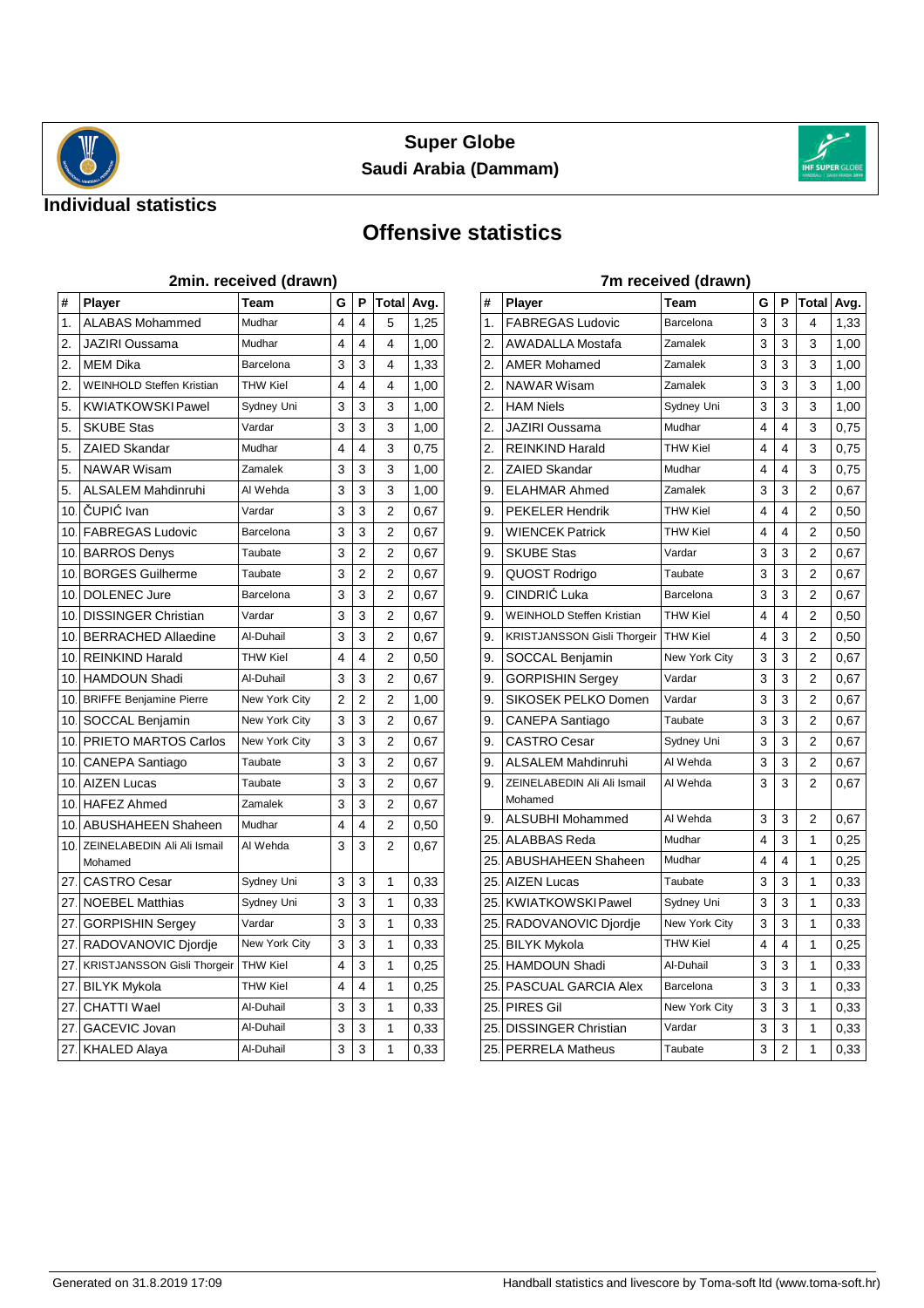



### **Individual statistics**

# **Defensive statistics**

| 7m commited |                                        |                 |   |                |                |      |
|-------------|----------------------------------------|-----------------|---|----------------|----------------|------|
| #           | Player                                 | Team            | G | P              | Total          | Avg. |
| 1.          | <b>HAM Niels</b>                       | Sydney Uni      | 3 | 3              | 5              | 1,67 |
| 2.          | <b>DAHMKE Rune</b>                     | <b>THW Kiel</b> | 4 | 4              | 4              | 1,00 |
| 3.          | <b>WEINHOLD Steffen Kristian</b>       | <b>THW Kiel</b> | 4 | 4              | 3              | 0,75 |
| 3.          | CHATTI Wael                            | Al-Duhail       | 3 | 3              | 3              | 1,00 |
| 3.          | <b>NILSSON Lukas Eric Oliver</b>       | <b>THW Kiel</b> | 4 | 4              | 3              | 0,75 |
| 3.          | <b>ALSALEM Mahdinruhi</b>              | Al Wehda        | 3 | 3              | 3              | 1,00 |
| 7.          | <b>WIENCEK Patrick</b>                 | <b>THW Kiel</b> | 4 | 4              | 2              | 0,50 |
| 7.          | <b>ABDELRAHIM Karim</b>                | Zamalek         | 3 | 3              | 2              | 0,67 |
| 7.          | <b>BORGES Guilherme</b>                | Taubate         | 3 | $\overline{2}$ | 2              | 0,67 |
| 7.          | <b>JAZIRI Oussama</b>                  | Mudhar          | 4 | 4              | $\overline{2}$ | 0,50 |
| 7.          | <b>HAJ YOUSSEF Khaled</b>              | Al-Duhail       | 1 | 1              | $\overline{2}$ | 2,00 |
| 7.          | SILVA Leandro                          | Taubate         | 3 | 3              | 2              | 0,67 |
| 7.          | <b>HORAK Pavel</b>                     | <b>THW Kiel</b> | 4 | 3              | $\overline{2}$ | 0,50 |
| 7.          | <b>WALLIN Isac</b>                     | Sydney Uni      | 3 | 3              | 2              | 0,67 |
| 7.          | <b>BERRACHED Allaedine</b>             | Al-Duhail       | 3 | 3              | 2              | 0,67 |
| 7.          | <b>NOEBEL Matthias</b>                 | Sydney Uni      | 3 | 3              | 2              | 0,67 |
| 7.          | <b>ABUSHAHEEN Shaheen</b>              | Mudhar          | 4 | 4              | $\overline{2}$ | 0,50 |
| 7.          | <b>ALSAFFAR Abbas</b>                  | Mudhar          | 4 | 4              | 2              | 0,50 |
| 7.          | ZEINELABEDIN Ali Ali Ismail<br>Mohamed | Al Wehda        | 3 | 3              | 2              | 0,67 |
| 7.          | <b>BUINENKO levgen</b>                 | Al Wehda        | 3 | 3              | 2              | 0,67 |
| 7.          | <b>HAMMED Aymen</b>                    | Al Wehda        | 3 | $\overline{2}$ | $\mathfrak{p}$ | 0,67 |
| 22.         | <b>HAFEZ Ahmed</b>                     | Zamalek         | 3 | 3              | 1              | 0,33 |
| 22.         | <b>ELNAKKADY Ahmed</b>                 | Zamalek         | 3 | 3              | 1              | 0,33 |
| 22.         | <b>AIZEN Lucas</b>                     | Taubate         | 3 | 3              | 1              | 0,33 |
| 22.         | MATIC Ognjen                           | Sydney Uni      | 3 | 3              | 1              | 0,33 |
| 22.         | <b>KERMEL Morgan</b>                   | New York City   | 3 | 2              | 1              | 0,33 |
| 22.         | SOCCAL Benjamin                        | New York City   | 3 | 3              | 1              | 0,33 |
| 22.         | <b>BILYK Mykola</b>                    | <b>THW Kiel</b> | 4 | 4              | 1              | 0,25 |
| 22.         | <b>QUENSTEDT Dario</b>                 | THW Kiel        | 4 | 3              | 1              | 0,25 |
| 22.         | GACEVIC Jovan                          | Al-Duhail       | 3 | 3              | 1              | 0,33 |
| 22.         | <b>SALEH Ahmed</b>                     | Al-Duhail       | 3 | 3              | 1              | 0,33 |
| 22.         | MADADI Ahmad                           | Al-Duhail       | 3 | 2              | 1              | 0,33 |
| 22.         | <b>PASCUAL GARCIA Alex</b>             | Barcelona       | 3 | 3              | 1              | 0,33 |
| 22.         | KADDAH Hassan                          | Zamalek         | 3 | 3              | 1              | 0,33 |
| 22.         | <b>DISSINGER Christian</b>             | Vardar          | 3 | 3              | 1              | 0,33 |

|                 | Steals                               |                 |   |                |                         |      |  |  |
|-----------------|--------------------------------------|-----------------|---|----------------|-------------------------|------|--|--|
| #               | Player                               | Team            | G | P              | Total                   | Avg. |  |  |
| 1.              | AL ABDULALI Ahmed                    | Mudhar          | 4 | 4              | 5                       | 1,25 |  |  |
| 1.              | <b>BORGES Guilherme</b>              | Taubate         | 3 | $\overline{2}$ | 5                       | 1,67 |  |  |
| 1.              | <b>WIENCEK Patrick</b>               | <b>THW Kiel</b> | 4 | 4              | 5                       | 1,25 |  |  |
| 4.              | SHISHKAREV Daniil                    | Vardar          | 3 | 3              | 4                       | 1,33 |  |  |
| 5.              | <b>GUEHIS Amine</b>                  | Al-Duhail       | 3 | 3              | 3                       | 1,00 |  |  |
| 5.              | <b>HAM Niels</b>                     | Sydney Uni      | 3 | 3              | 3                       | 1,00 |  |  |
| 5.              | <b>GORPISHIN Sergey</b>              | Vardar          | 3 | 3              | 3                       | 1,00 |  |  |
| 5.              | DUVNJAK Domagoj                      | <b>THW Kiel</b> | 4 | 3              | 3                       | 0,75 |  |  |
| 5.              | <b>ALSALEM Mahdinruhi</b>            | Al Wehda        | 3 | 3              | 3                       | 1,00 |  |  |
| 10.             | <b>EKBERG Lars Niclas</b>            | <b>THW Kiel</b> | 4 | 4              | 2                       | 0,50 |  |  |
| 10.             | <b>ELDERAA Yehia</b>                 | Zamalek         | 3 | 3              | 2                       | 0,67 |  |  |
| 10 <sub>1</sub> | N GUESSAN Timothey                   | Barcelona       | 3 | 3              | 2                       | 0,67 |  |  |
| 10 <sub>1</sub> | PALMARSSON Aron                      | Barcelona       | 3 | 3              | $\overline{\mathbf{c}}$ | 0,67 |  |  |
| 10 <sub>1</sub> | <b>GREGORIO Icaro</b>                | Sydney Uni      | 3 | 3              | 2                       | 0.67 |  |  |
| 10.             | QUOST Rodrigo                        | Taubate         | 3 | 3              | 2                       | 0,67 |  |  |
| 10.             | <b>COUDRETTE Pierre-Yves</b><br>Karl | New York City   | 3 | 1              | 2                       | 0,67 |  |  |
|                 | 10 BILYK Mykola                      | <b>THW Kiel</b> | 4 | 4              | 2                       | 0,50 |  |  |
|                 | 10. ALY Mohamed                      | Zamalek         | 3 | 3              | 2                       | 0,67 |  |  |
| 10.             | <b>SAAD Akram</b>                    | Zamalek         | 3 | 3              | 2                       | 0,67 |  |  |
| 10 <sub>1</sub> | <b>ALHULAILI Abdullah</b>            | Mudhar          | 4 | 3              | 2                       | 0,50 |  |  |
| 10 <sub>1</sub> | <b>DAHMKE Rune</b>                   | <b>THW Kiel</b> | 4 | 4              | 2                       | 0,50 |  |  |
| 22.             | ALABBAS Reda                         | Mudhar          | 4 | 3              | 1                       | 0,25 |  |  |
| 22.             | AL JANABI Hassan                     | Mudhar          | 4 | 2              | 1                       | 0,25 |  |  |
| 22.             | <b>HORAK Pavel</b>                   | <b>THW Kiel</b> | 4 | 3              | 1                       | 0,25 |  |  |
| 22.             | <b>TEIXEIRA Vinicius</b>             | Taubate         | 3 | 3              | 1                       | 0,33 |  |  |
| 22.             | <b>AMER Mohamed</b>                  | Zamalek         | 3 | 3              | 1                       | 0,33 |  |  |
| 22.             | <b>KHALIL Mostafa</b>                | Zamalek         | 3 | 3              | 1                       | 0,33 |  |  |
| 22 <sub>1</sub> | <b>ELNAKKADY Ahmed</b>               | Zamalek         | 3 | 3              | 1                       | 0,33 |  |  |
| 22.1            | <b>AIZEN Lucas</b>                   | Taubate         | 3 | 3              | 1                       | 0,33 |  |  |
| 22.             | CANEPA Santiago                      | Taubate         | 3 | 3              | 1                       | 0,33 |  |  |
| 22.             | MATIC Ognjen                         | Sydney Uni      | 3 | 3              | 1                       | 0,33 |  |  |
| 22.             | <b>NOEBEL Matthias</b>               | Sydney Uni      | 3 | 3              | 1                       | 0,33 |  |  |
| 22.             | <b>MUSTAFA Shkumbin</b>              | New York City   | 3 | 3              | 1                       | 0,33 |  |  |
| 22.             | RADOVANOVIC Djordje                  | New York City   | 3 | 3              | 1                       | 0,33 |  |  |
| 22 <sub>1</sub> | PRIETO MARTOS Carlos                 | New York City   | 3 | 3              | 1                       | 0,33 |  |  |